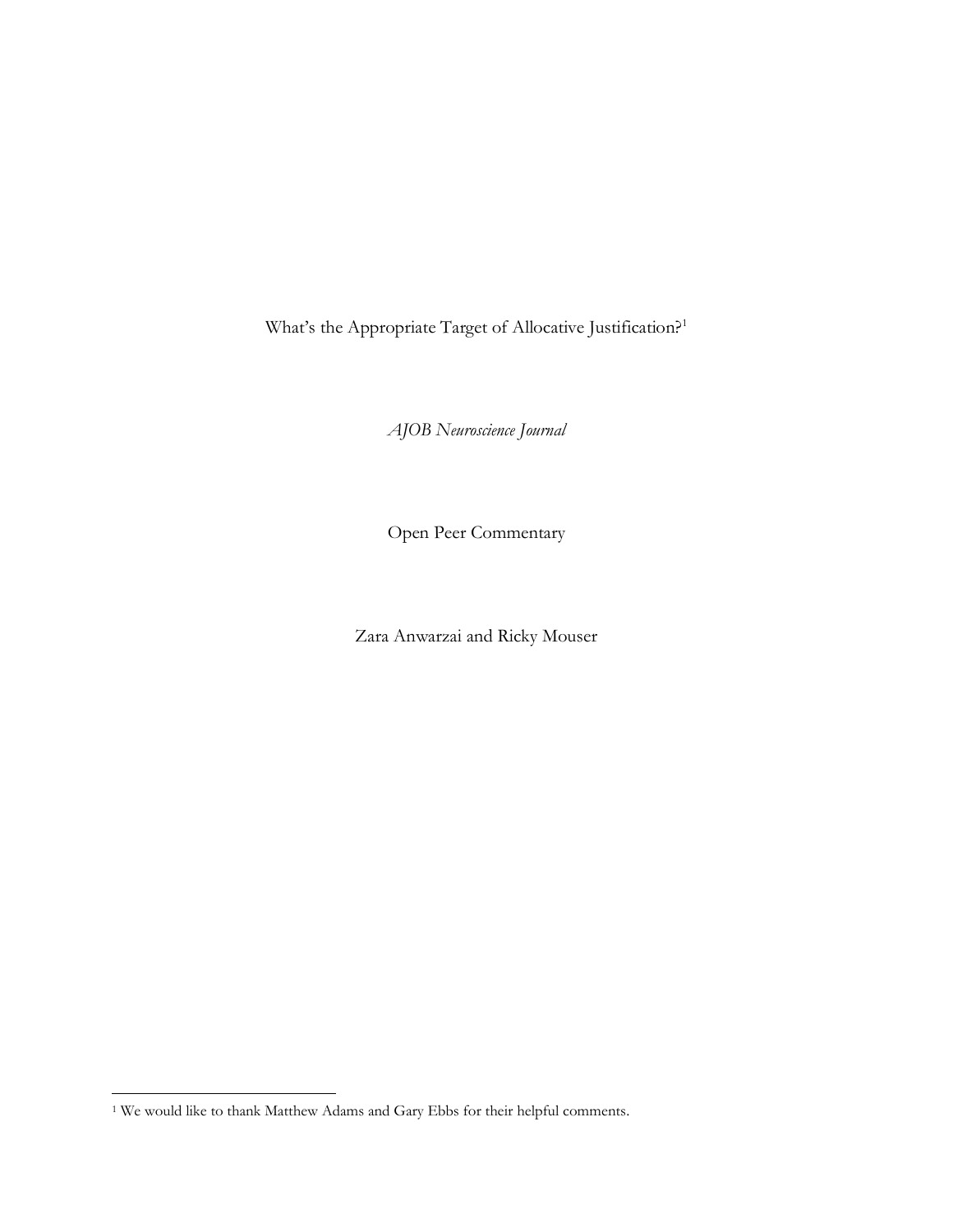Peterson, Aas, and Wasserman (2021) advance a prospective benefit framework that aims to account for a more holistic picture of patient well-being than previous proposals. To achieve this, they include both subjective and objective features of the lives of patients with disorders of consciousness (DoC). Although the authors' use of prospective benefit analysis is innovative and valuable, we argue that their subjective/objective distinction may lead us to venture beyond the medically relevant scope of the well-being of patients. For this reason, we follow Shelly Kagan (1994) in drawing a metaphysical distinction between quality of life and personal well-being. In our discussion of personal well-being, we introduce a further epistemic distinction between firstpersonally and third-personally accessible data, leveraging the force behind Peterson et al.'s original subjective/objective distinction.

Peterson et al. acknowledge the deep limitations of contemporary technical tools used for allocative justification, such as quality-adjusted life years (QALYs). A typical QALY survey asks us to compare *x* years of life in 'perfect health' against *y* years of life with a DoC. In other words, the QALY framework evaluates prospective benefit by assessing *lives* quite broadly, at the level of years of lived experience. Even so, tools like QALY can provide some subjective data, which is why Peterson et al. call for the development of novel technical tools in this vein (Peterson, Aas, and Wasserman 2021, 16-17). Our concern is that instead of contributing to a more complete picture of well-being, these sorts of tools capture medically irrelevant data.

To see this, consider Kagan's example of a businessman who is pleased with his life, believing that it is going well (Kagan 1994, 311). But unbeknownst to him, his wife is cheating on him, his children detest him, and his business is on the brink of failure. Kagan concludes quite reasonably that "something is amiss in the deceived man's *life*" (Kagan 1994, 321). Despite his relatively poor *quality of life* from the 'outside,' he seems to be experiencing a high level of *personal*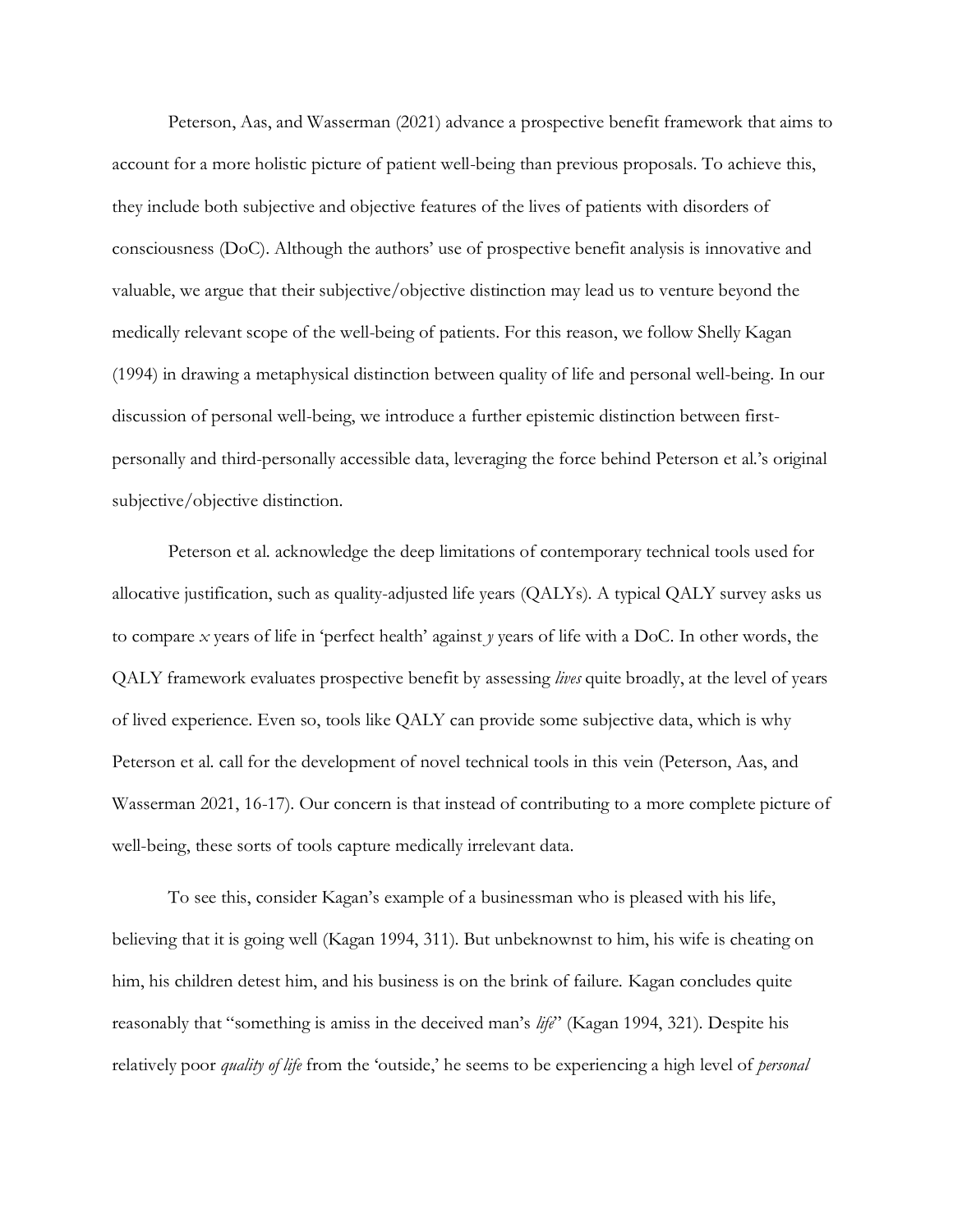*well-being* from the 'inside.' This is because, despite the deep strains on his relations to the world and others (perhaps through no fault of his own) his own perspective is not yet impacted.

If this is right, then only some aspects of quality of life relate to personal well-being. This is why there is no medical need to treat the businessman just because his wife is secretly cheating on him. (Although if he finds out, he might need the medical attention of a therapist or cardiologist for his heart.) Certain considerations of how things are going for persons are not appropriate in medical contexts. As a minimal constraint, we must focus on the person herself and her first-personal perspective, rendering *patients* the appropriate targets of allocative justification. To avoid diluting concerns central to treating patients, we should aim to treat *them* equally, not their lives, and certainly not their quality-adjusted life years (Persad, Wertheimer, and Emanuel 2009, 428).

How, then, should we measure personal well-being? A good first step is revisiting the intuition underlying Peterson et al.'s distinction between subjective and objective data. Their distinction seems designed to encourage us to collect data about both the patient's perspective from the 'inside' and the doctor and family's perspective from the 'outside.' (Peterson, Aas, and Wasserman 2021, 15) But a more direct way to capture this intuitive cut is to distinguish between first-personally and third-personally epistemically accessible data. Our access to first-personal data is limited but might include interviews with recovered DoC patients about their experiences. Thirdpersonal data might include neuroimaging studies on the effects of possible courses of treatment in order to improve our grasp on the status and prognosis for patients with DoC.

Our proposed distinction has immediate implications for our current data collection practices. For example, it challenges the relatively privileged status of QALYs. Because we have such limited first-personal data from patients with DoC, we may have felt dependent on third-personal QALY data, which at least provide subjective data from survey participants. But this asks too much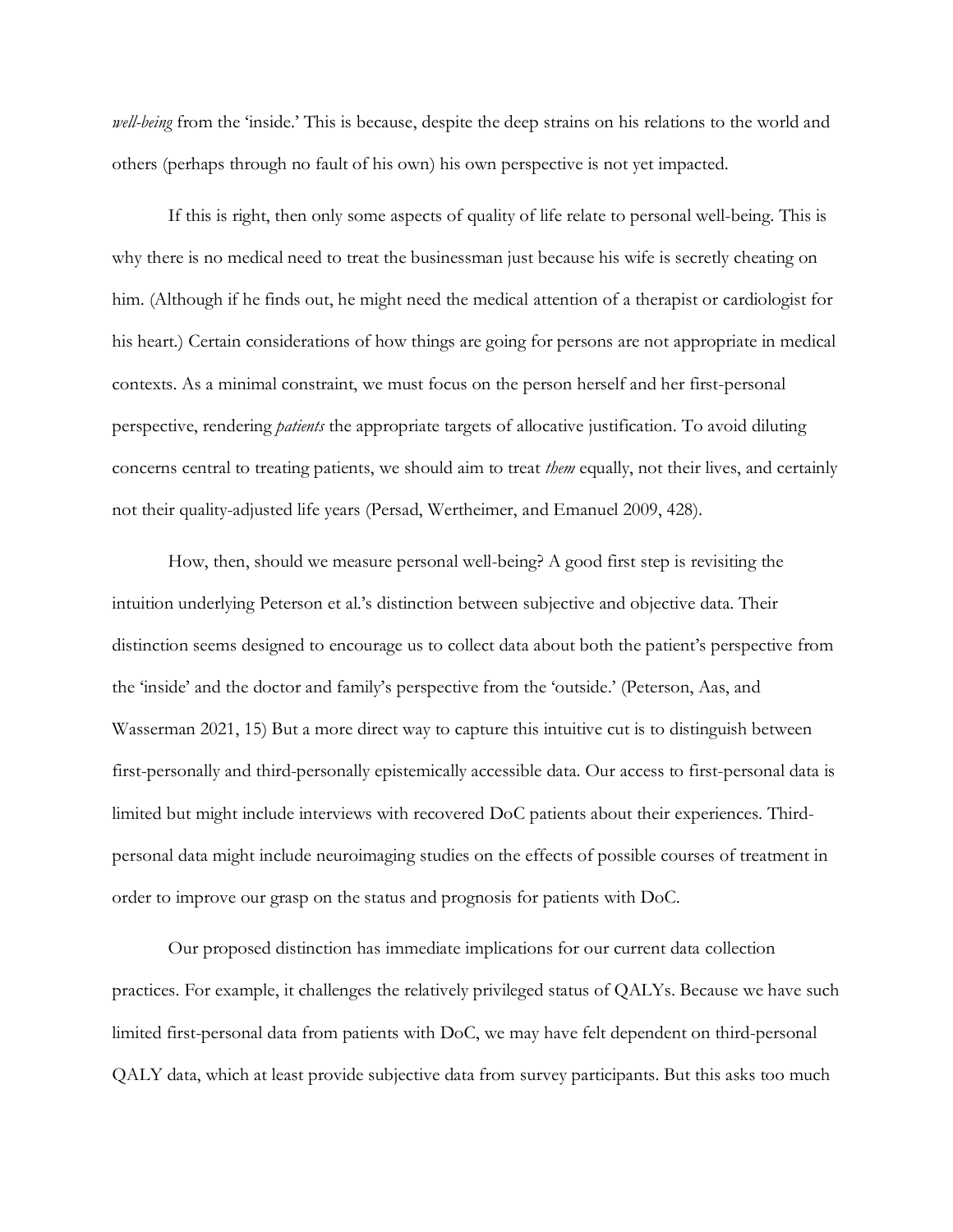of a poor substitute, and as Peterson et al. note, is liable to magnify paternalistic or even ableist biases (Peterson, Aas, and Wasserman 2021, 14). Allowing QALYs to masquerade as epistemically privileged subjective information overinflates the status of merely third-personal data.

So how can our adjustments help to allocate medical resources when they are limited, scarce, or costly? Working out the technical details may be tricky, but we should remain keenly aware of our own epistemic limitations by noting just how little first-personal data we have in hand. Following the authors, we can still apply a prospective benefit analysis, albeit one based on patients' personal wellbeing instead of their quality of life. From there, resource allocation may be determined based on the distribution of prospective benefit when considering the personal well-being of *all* patients. Allocative justification should be respectful of *persons*, and thereby rely only on medically relevant sources of data about patients' conditions.